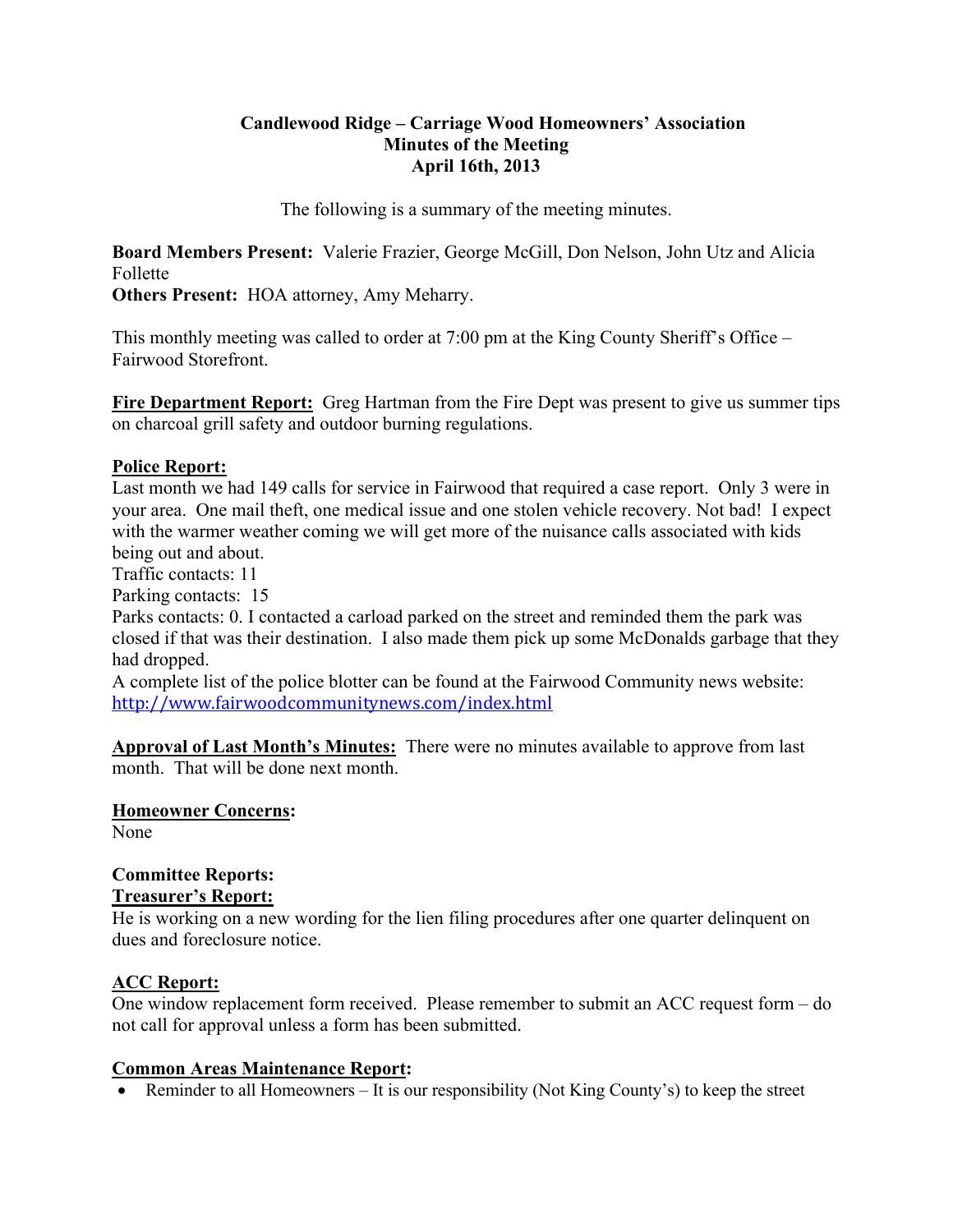drains clear. Please clear the debris and leaves from the drains by your house and at the ends of your street.

- We continue to have branches and trees fall onto the paths at CR Park. Please contact me at commonareas@crcwhoa.org or call 425-738-8611 #80 and leave a message if you notice any trees or branches at either park or any of the Common areas or entrances.
- Reminder all dogs must be on leash this is a King County Law as well as our policy in our HOA Parks.
- Canber installed bark at all Common Areas.
- $\bullet$  I asked Canber for a quote for cleaning up each cul de sac planter / island report will be in that committee report. I am mentioning it here as this will now need to be done yearly and as so needs to be included in the maintenance contract.
- King County Sheriff Patrols and requests will now be coordinated by the CAM Chair and monthly reports will be submitted before each monthly meeting. Please contact the Board with any areas of concern and we will do our best to accommodate. We will be increasing hours now that Spring is here.
- In regards to the cul de sac island maintenance committee please contact me if you would like to be on the committee or offer input.
- Please keep a watch for suspicious Activity and call 911
	- **Reminder:** Our parks are private parks which exist for the use and enjoyment of HOA residents, their families and guests. They are not public parks. Our park usage rules apply to everyone. Following are some of the rules that have been established to maximize safety, and minimize liability and maintenance cost:

A. Park Hours: 9:00 am to dusk.

B. No Smoking, alcohol, drugs, loud music, golfing, motorized vehicles or **Fireworks** are allowed.

C. Animals must be leashed and owners are responsible for cleaning up after their animals.

## **Complaints Negotiations Report:**

Alicia would like for there to be a 30 day grace period for minor complaints. We will further discuss at next month meeting after reviewing the current complaints that are being worked.

## **Capital Improvement Committee:**

Please contact the board if you have any ideas for Capital Improvements.

## **Legal and Insurance Report:**

No report

## **Nominating Committee**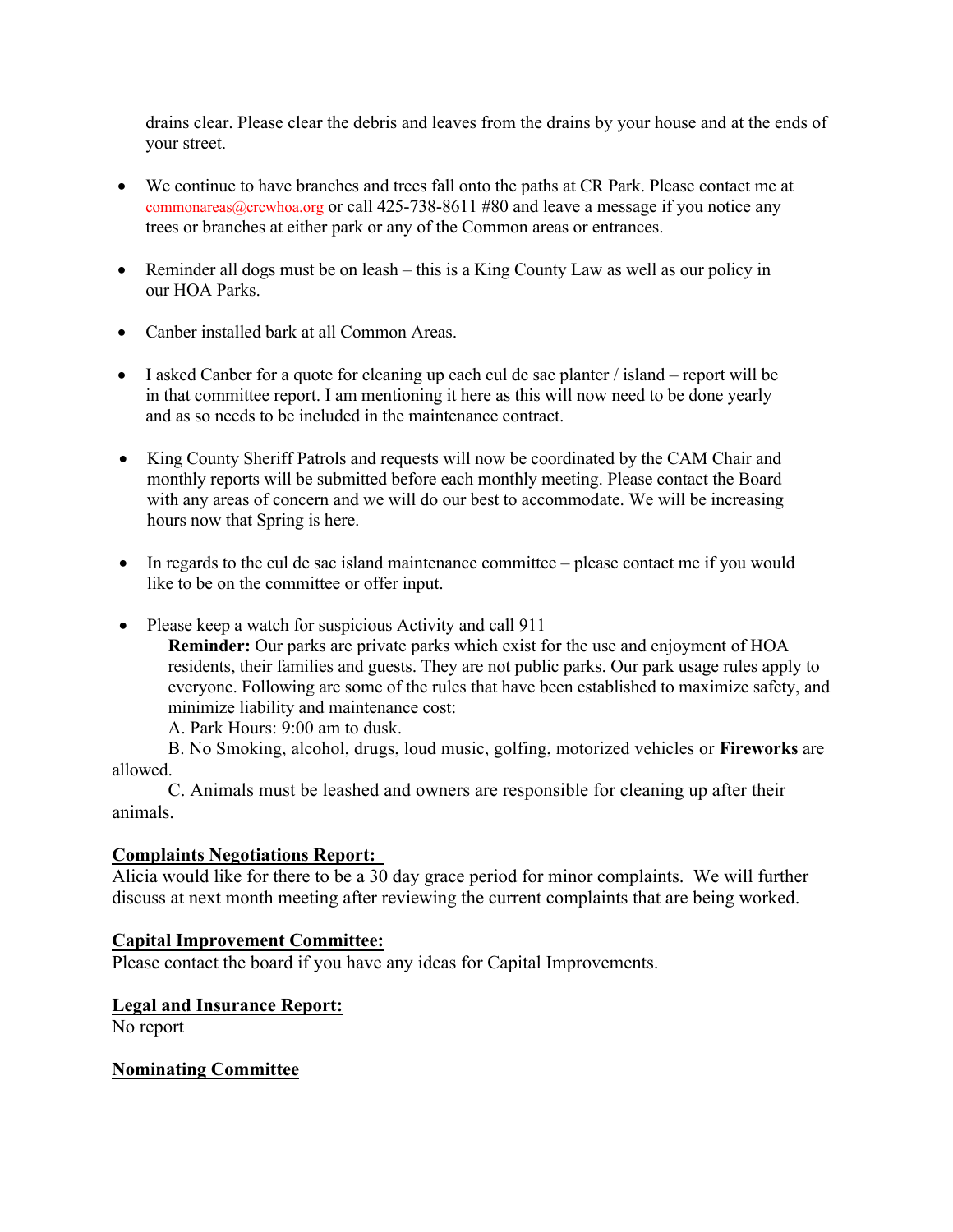John Utz is chair, Catherine George is a member. There is one open Board position. If you are interested in serving on the Board, please contact a Board member or attend a monthly meeting.

#### **Cul de Sac Committee:**

The board approved the removal of a tree in an island that Soos Creek says needs to be removed and also approved Canber to clean out and trim all islands at this time. The HOA Board approved the work on the planter / island on SE 178 st in CR (#1 on our map) I ordered the work done from Canber and Superior asphalt – Canber did their work on Thurs of last week, 4/11/13. They removed all weeds and brush and broken curbing and all the dirt from the back 3 feet that we are having cut away. When the curbing and asphalt is done they will put down Bark. Superior asphalt plans on doing the work in the next 2 weeks weather permitting. I have notified the Homeowners in the cul de sac and asked them not to park on the sidewalk portion of the cul de sac around the planter/island for at least 12 days after the asphalt is paved and to not park there in the future on Garbage day and the night before.

I asked Canber to work up a quote for going through all 18 planter/ islands and cleaning them up in regards to weeding and brush pruning and tree thinning and the removal of a couple trees and an old Basket Ball pole. I received the quote and Bryan also gave me a quote on what it would add to our yearly maintenance contract. Note in #6 we need to remove this tree as per Soos Creek W&S, and in #3 this tree is too close to the edge and breaking up the curbing.

#### **Old Business:**

None

#### **New Business:**

We now have a Facebook page for E way to share information for homeowners. The Easter Egg Hunt pictures are on it.

The Easter Egg Hunt was a big success thanks to all the volunteers. We will next be working on a summer event for families.

The Garage Sale will be May 17 and 18<sup>th</sup>.

We have approximately 200 email addresses on our email list and encourage homeowners to give us their information in order to receive information.

## **Roles for the 2013 HOA Board Members:**

| Valerie Frazier  | ACC/President                             |
|------------------|-------------------------------------------|
| John Utz         | Nominating Committee Chair/Vice President |
| Alicia Follette  | Complaints                                |
| George McGill    | Common Areas Chair/Cul-de-sac Chair       |
| Don Nelson       | Legal and Insurance/Treasurer             |
| Catherine George | Reporting Secretary/Web Master            |

**Special Topics:** Visit our Website and contact the HOA via Email at:

Web – www.crcwhoa.org

Email – president@crcwhoa.org

We adjourned the meeting at 7:45 and went into Executive Session.